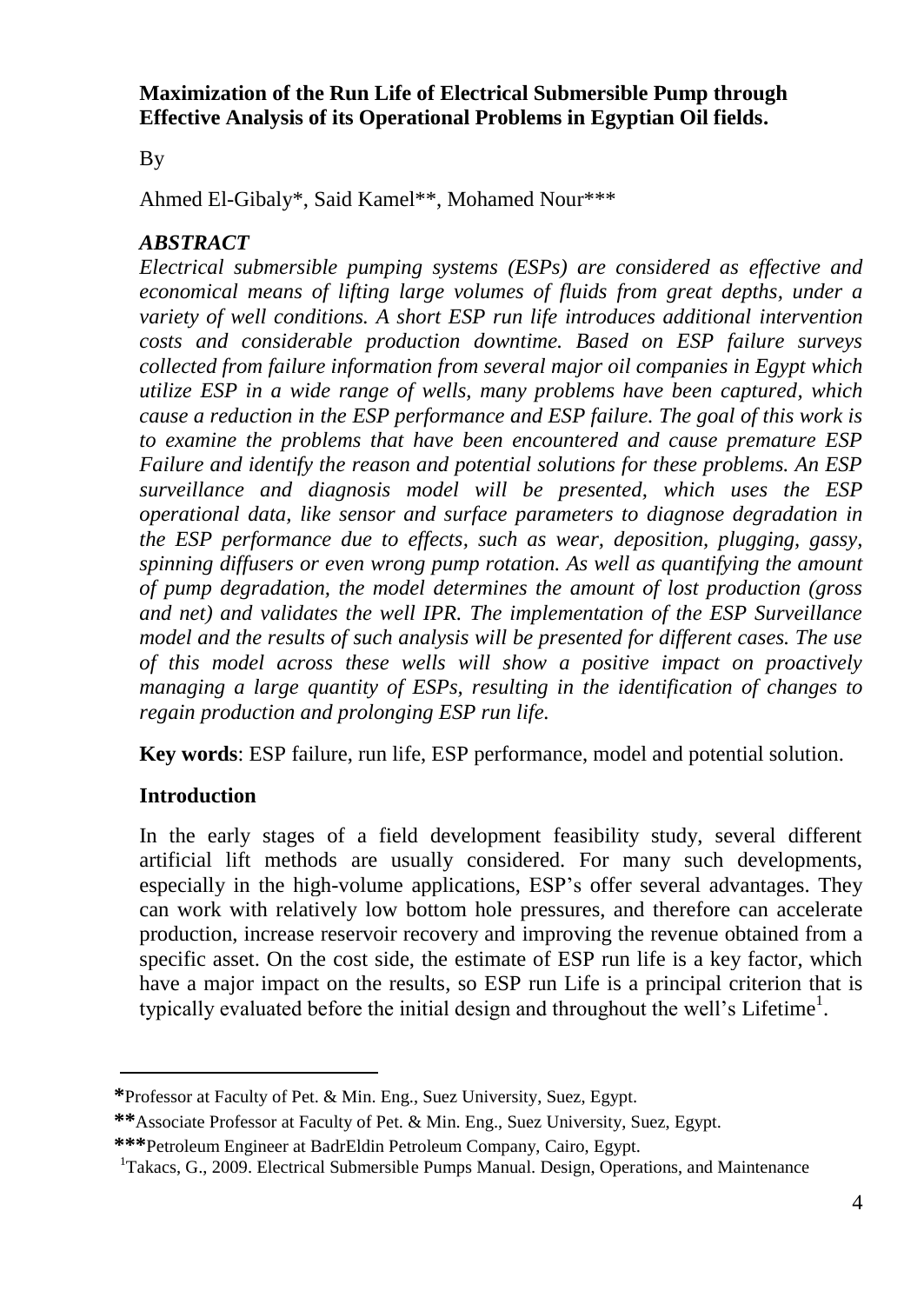To be able to continuously produce and maintain the required oil production rates, these ESP Systems need to be reliable. A downside of using this form of artificial lift is the requirement for a workover rig to replace the defective units. Therefore, a long average run life is essential to limit deferred production loss and control workover  $\cos t^2$ .

The life cycle cost of any piece of equipment is defined, as the total "lifetime" cost to purchase install operate, maintain and dispose of that equipment.

Determining the LCC involves following a methodology to identify and quantify all the components of the LCC equation.

The following equation can be used to estimate and identify the LCC Drivers for ESP.

$$
LCC = Cp + Ce + Cw + Cd
$$

Where :

 $\overline{a}$ 

 $C_p$  is the Purchase price of ESP

Ceis the Energy costs (predicted cost for system operation, including pump driver and controls)

 $C_w$  is the Work-over costs

 $C<sub>d</sub>$  is the down time costs (loss of production)

The Life Cycle Cost analysis was executed for an Egyptian Oil Field in the western desert with an estimated field life of 40 years and 30 ESP oil producer wells. Figure 1 illustrates the LCC calculation results. We can see that the LCC per year decreases significantly, when the ESP run life is prolonged. This gives us a picture, that enhancing the run life of ESP will be very cost beneficial. We see that, the LCC reduction is greatest from 1 to 2 years of run life.



**Figure 1**. LCC per year, compared with the run life

<sup>&</sup>lt;sup>2</sup>Hydraulic Institute, 2001. Pump Life Cycle Costs: A Guide To LCC Analysis For Pumping Systems. Executive Summary. Hydraulic Institute, Europump, And The US Department Of Energy's Office Of Industrial Technologies.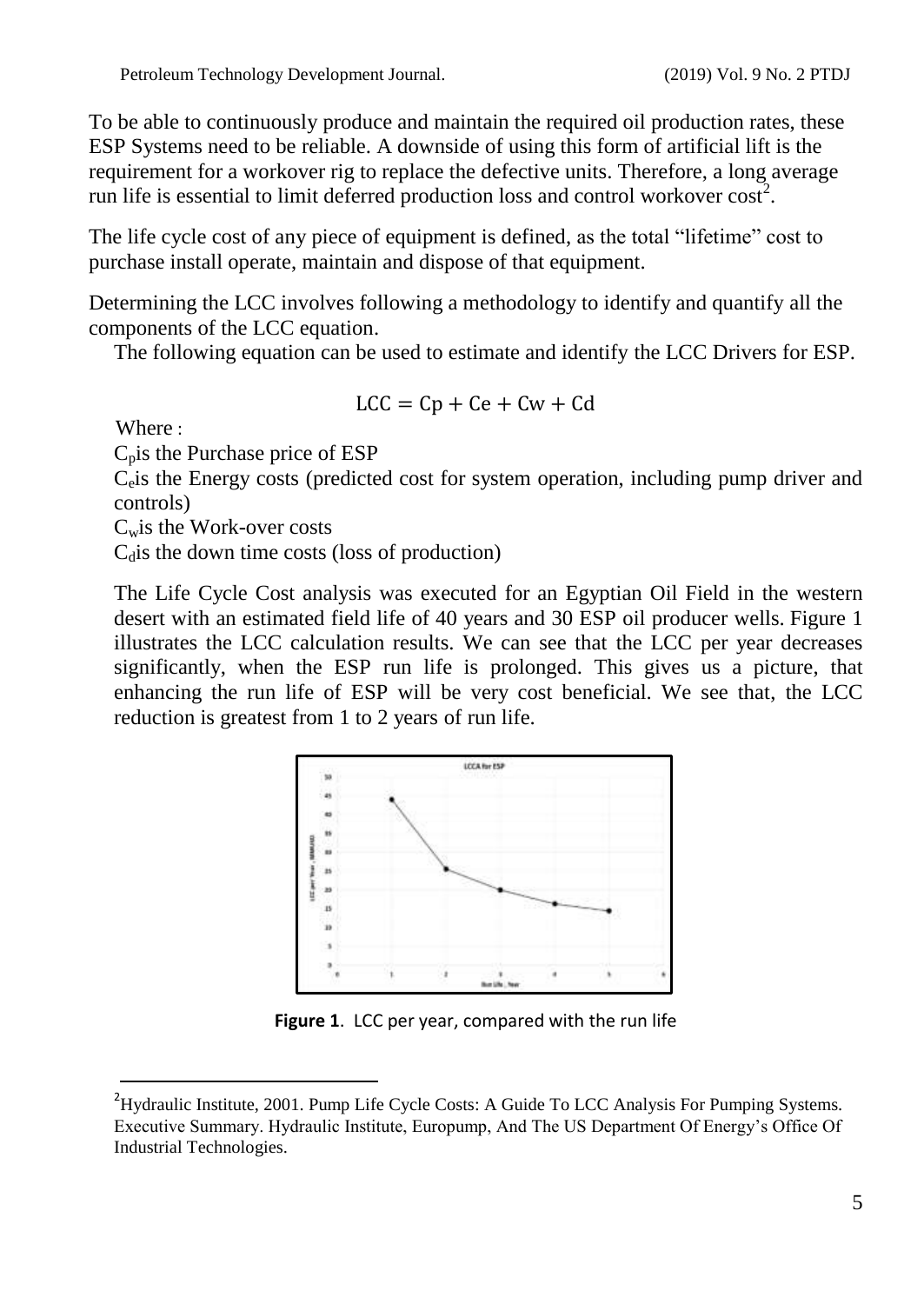# **ESP Failure Analysis**

It has been long identified that having a failure tracking system in place is a key to reduce the failure rates of ESP Systems. Problems with system design, equipment specification, manufacturing, installation, and day-to-day operation can be identified and corrected, contributing to increased run lives, lower operating costs and increased profits. As a result, many operators and vendors have set up database systems to track the ESP run life and failure information.

Data from existing ESP failure tracking database has been analyzed, in order to identify and classify the ESP operational problems.

A review of the current existent failure tracking system revealed that, there are many limitations, which could lead to get confused analysis and wrong conclusion of the root cause of ESP operational problems. The concluded limitations, based on initial analysis, can be summarized as follows:

- 1. Most of existing failure databases only track basic failure information, such as install data, fail date, pull date, equipment manufacture and failure cause.
- 2. Existing database does not differentiate between the failed item, failure mode and failure cause.
- 3. Lack of integration between the failure information and influential factors, such as operating conditions during the ESP run life.
- 4. Improper corrective action could be taken due to misleading failure cause classification.

For the purpose of effective analysis of ESP problems, a new failure tracking system structure and procedures are developed with the ultimate goal, for better understanding of factors affecting the ESP run life. The objectives of this new failure tracking system structure are as following<sup>3</sup>:

- 1. Provides a standard workflow for the ESP failure analysis.
- 2. Provides a general data set to be tracked for each failure.
- 3. Provide a common terminology to record and categorize the ESP Failure information.
- 4. Ensure consistency in performing Failure analysis with data gathered.
- 5. Gain a better understanding of ESP run life requires large amount of failure data, which covers a wide range of operating condition.

Table 1 below shows the data structure of the new failure tracking system.

 $\overline{a}$ <sup>3</sup>Alhanati, F.J.S., 2001. ESP Failures: Can We Talk The Same Language?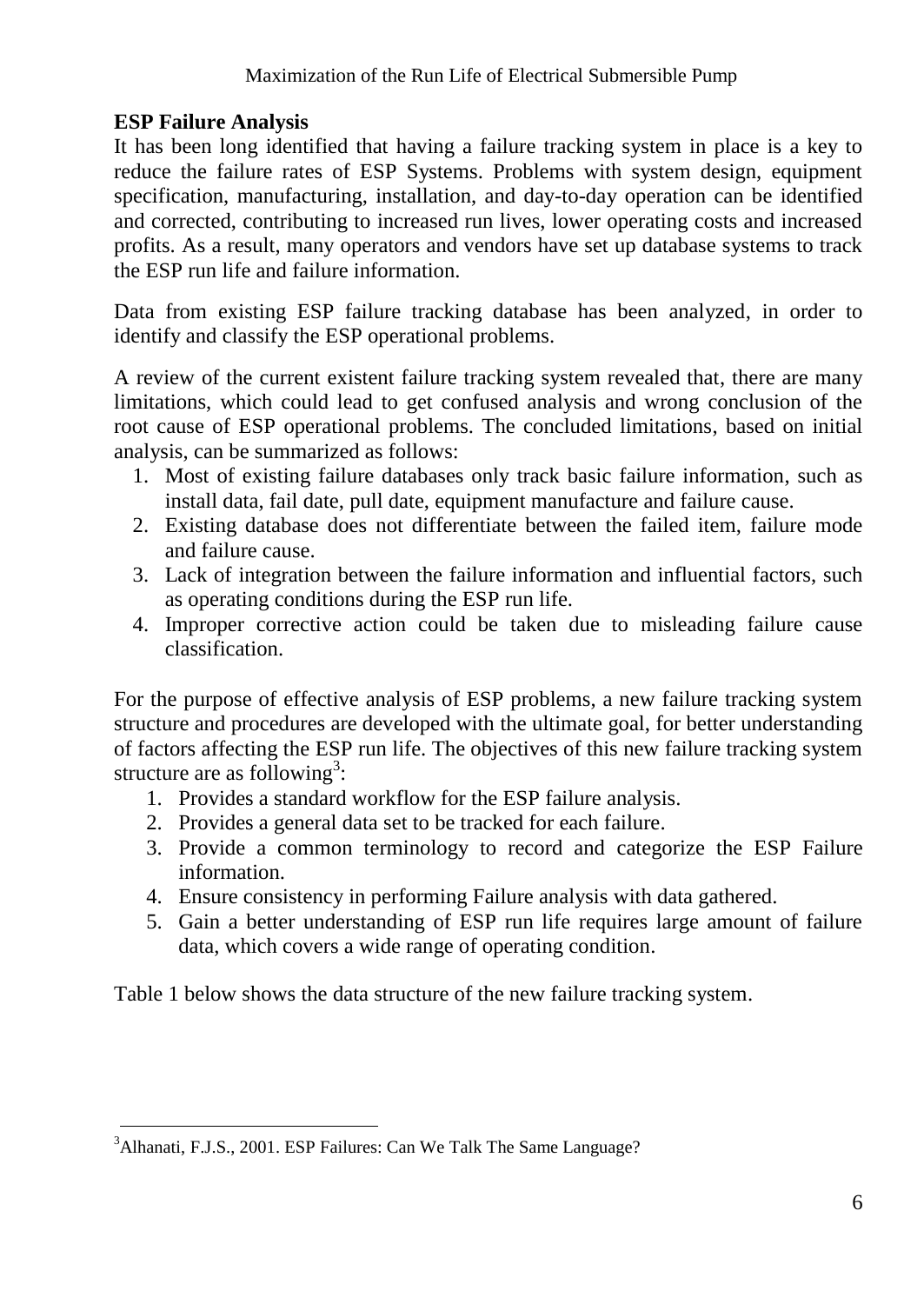| Group                  | Parameter                          | Description                                      |
|------------------------|------------------------------------|--------------------------------------------------|
| Field                  | <b>Field Name</b>                  | General Field data like                          |
| Information            | <b>Field Location</b>              | name and location                                |
|                        | Well Name                          | <b>General Well</b>                              |
| Well                   | Well type                          | information data also                            |
| Information            | <b>Reservoir name</b>              | include Reservoir,                               |
|                        | <b>Completion Type</b>             | <b>Completion types</b>                          |
| <b>Run life Data</b>   | Date Installed                     |                                                  |
|                        | <b>Date Started</b>                | Run Life is the duration                         |
|                        | <b>Date Ended</b>                  | period between Date                              |
|                        | <b>Date Pulled</b>                 | Stated and Date Ended                            |
|                        | <b>Run Life</b>                    |                                                  |
| Failure<br>information | ESP System Failed?                 |                                                  |
|                        | Pull Reason (General & Specific)   | <b>Failure Data is input</b>                     |
|                        | <b>Failed Component</b>            | including Pull reason<br>and Failure information |
|                        | Failure Cause (General & Specific) |                                                  |

### **Table 1.** ESP Failures data structure

The ESP pull reason is determined, once the ESP must be pulled from the well because of either system failure or other circumstances. Figure 2 contains the reason of pull for an ESP system

| <b>Doughout</b><br>intrumentation | <b>Bettick</b>          | Maintenance Reserv      | Recompletion                    | How            | Suspend |
|-----------------------------------|-------------------------|-------------------------|---------------------------------|----------------|---------|
| High motor<br>video               | 障<br><b>Current</b>     | <b>Catago</b><br>Repair | Oange A<br>Method               | <b>No Fine</b> |         |
| temperature                       | lay<br><b>Carrest</b>   | Tubic<br>Begal          | Be Sizing ESP                   |                |         |
| Hel<br>Kitazion                   | 举<br>Value              | Sand<br>Control<br>lear | <b>Sinulation</b>               | tox Flow       |         |
| Low Motor<br>of detection         | los:<br>Velage          | Prostine<br>EV Replace  |                                 |                |         |
| spatiant:                         | Plase<br>inhalance      | Cleanout!               | Change/Modify<br>Producing Zone |                |         |
| Abrevel<br>fisher.<br>Pressure    | Sertonit                | TH.<br>Essionest        | Converting Well                 |                |         |
|                                   | <b>Omed:</b><br>leskage | legar                   |                                 |                |         |
|                                   | loir<br><b>Beistanz</b> |                         |                                 |                |         |

**Figure 1.** Pull reasons for ESP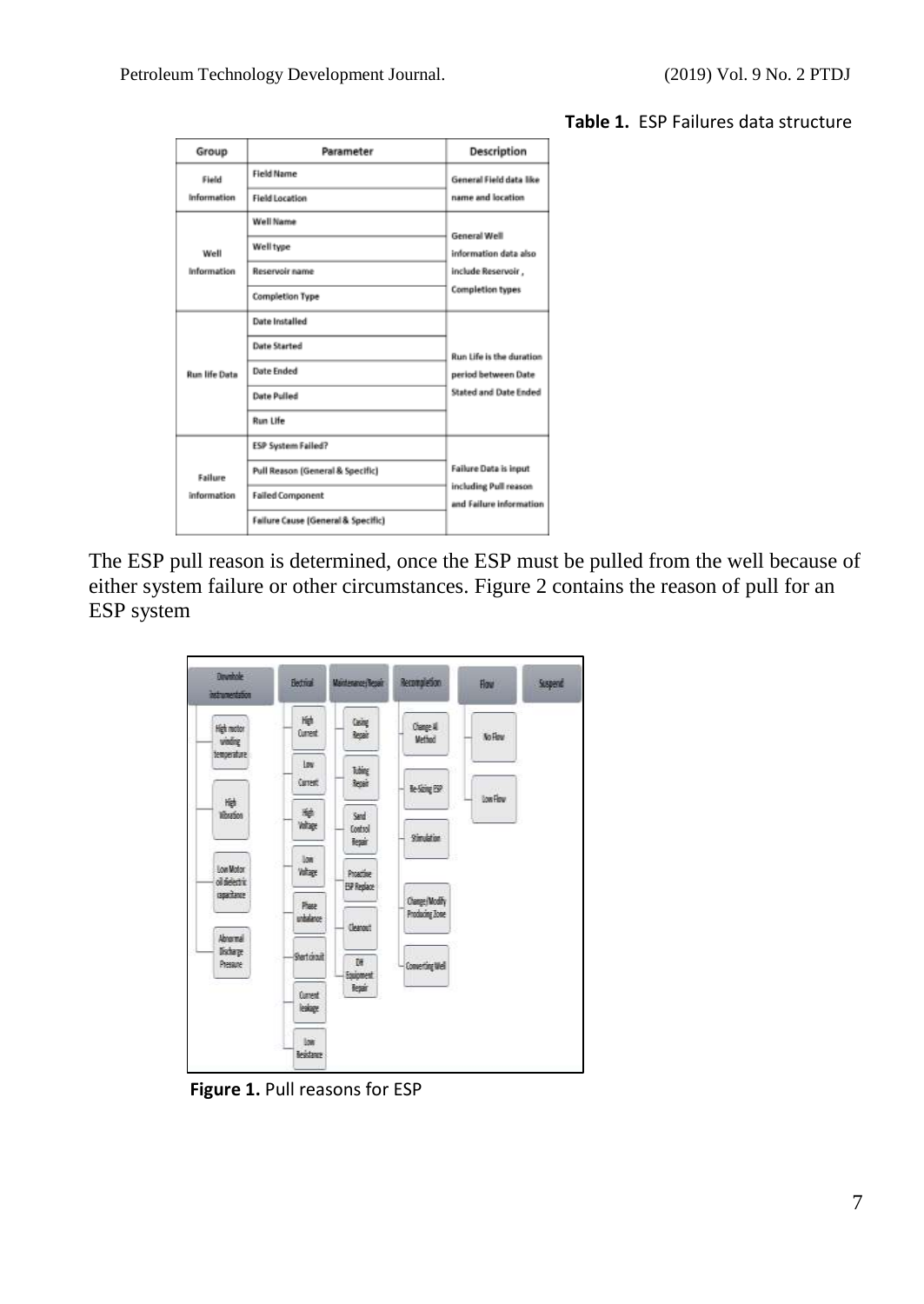The failed component is any part or component that has failed, as a result of a certain failure cause. Figure 3 contains failed components for an ESP system.



Figure 2. Failed components

The Failure Cause is the main reason, which has led to ESP system failure as shown in Figure 4.



**Figure 3.** ESP failure causes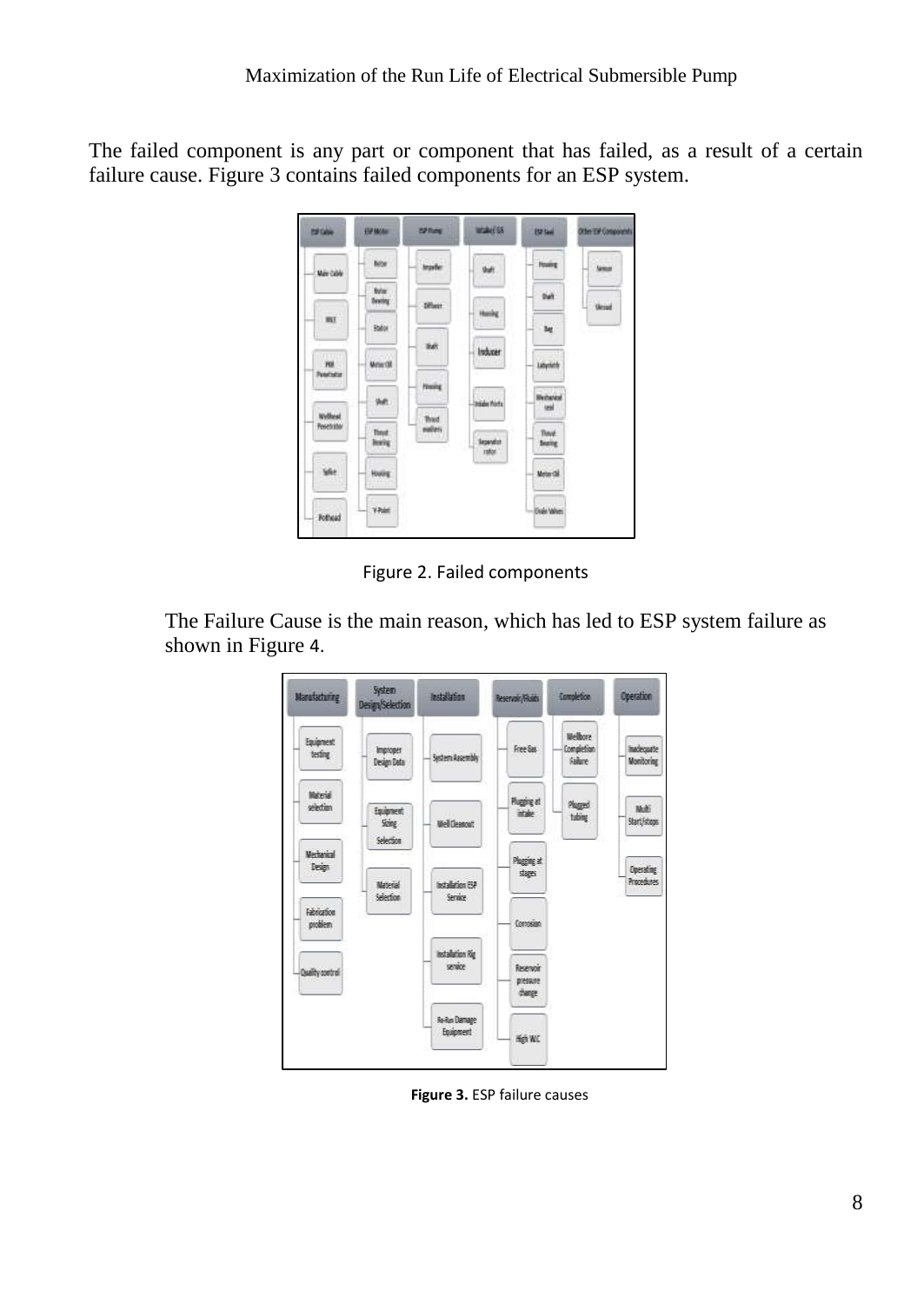The analysis of the ESP failures is based on the ESP failure information belonging to 437 ESP failures to a number of 170 wells distributed by 5 egyptian oil fields.All 437 ESP failures under this study have been migrated from the old existing failure tracking system to the new developed system.

Categorizing for each failure has been done through collecting the following information related to such failure and going through it to reach the final decision on the main failure cause<sup>4</sup>.

- 1. Well production data.
- 2. ESP Sensor & VSD Data.
- 3. Troubleshooting Reports.
- 4. Rig Pull report.

 $\overline{a}$ 

5. Final DIFA report.

Table 2 shows the failure ratesof the main ESP failure causes

| <b>Failure Reason</b>   | <b>Failure Rate</b> |
|-------------------------|---------------------|
| Reservoir/fluids        | 26%                 |
| Operation               | 21%                 |
| System Design/Selection | 16%                 |
| Installation            | 13%                 |
| Manufacturing           | 10%                 |
| Completion              | 9%                  |
| Unknown                 | 5%                  |

Reservoir/fluids conditions have a prime effect on the longevity of ESP Equipment

| <b>Failure Reason</b>           | <b>Failure Rate</b> |
|---------------------------------|---------------------|
| Decline in Reservoir Pressure   | 28%                 |
| Blockage at pump Stages         | 18%                 |
| Blockage at intake              | 15%                 |
| <b>Blockage at perforations</b> | 13%                 |
| <b>Free Gas</b>                 | 12%                 |
| Increase in Reservoir Pressure  | 8%                  |
| High Water Cut                  | 6%                  |

 **Table 3** Reservoir/fluids ESP failure causes

<sup>&</sup>lt;sup>4</sup>Williams, A.J., 2003. 7th European Electric Submersible Pump Round Table Aberdeen Section. ESP Monitoring – Where's Your Speedometer?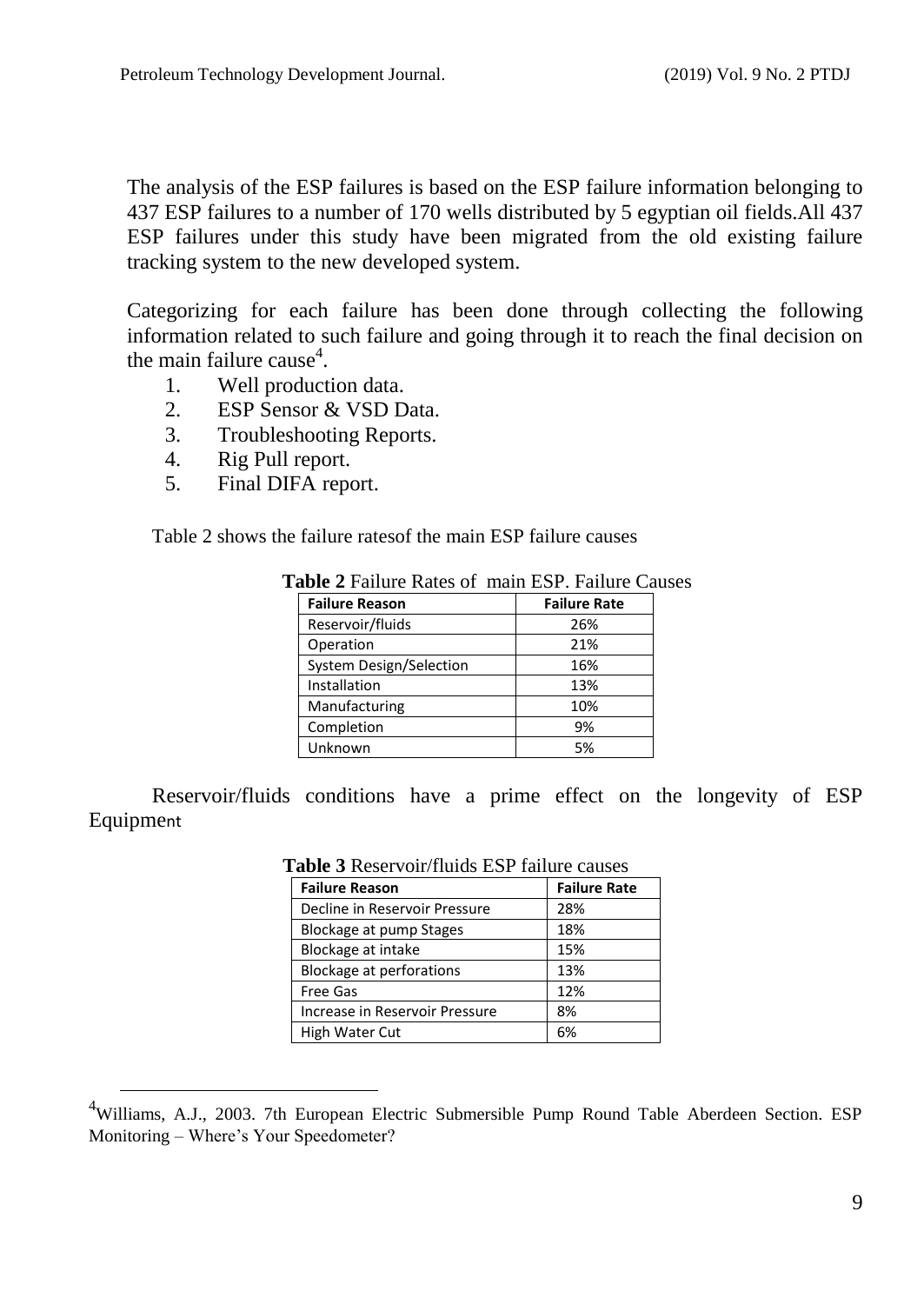Poor operating practices can cause an ESP failure. In this survey, the ESP failures due to operating procedures issues are listed in Table 4.

| <b>Failure Reason</b>                | <b>Failure Rate</b> |
|--------------------------------------|---------------------|
| <b>Excessive Start/Stops</b>         | 41%                 |
| <b>Improper Operating Procedures</b> | 38%                 |
| Inadequate monitoring                | 21%                 |

**Table 4** Operation ESP Failure causes

ESP have a limited operating range and if operated outside its design operating range, reliability is dramatically reduced which in turn resulted into a high operating cost. ESP failures due to System Design and Selection are listed in Table 5.

| <b>Failure Reason</b>               | <b>Failure Rate</b> |
|-------------------------------------|---------------------|
| Improper Design Data                | 36%                 |
| <b>Improper Material Selection</b>  | 28%                 |
| <b>Improper Equipment Selection</b> | 21%                 |
| Inadequate Motor Power Capacity     | 9%                  |
| Inadequate pump Capacity            | 6%                  |

Equipment installation and proper handling are critical to the success and long life of any ESP installation. Regardless of how well, an ESP system has been sized for a well, if it is not properly installed, the unit will likely fail. ESP failures due to Installation issues are listed in Table 6.

| <b>Table O.</b> IIIStallation L.S. Tallul & Causes |                     |  |
|----------------------------------------------------|---------------------|--|
| <b>Failure Reason</b>                              | <b>Failure Rate</b> |  |
| Improper ESP String Assembly                       | 44%                 |  |
| <b>Installation-Service Rig</b>                    | 30%                 |  |
| Improper Equipment Handling                        | 17%                 |  |
| Improper Well Cleanout                             | 9%                  |  |

**Table 6.** Installation ESP failure causes

Manufacturing defects could be the root cause of ESP failure, away from the operating conditions of the pump. ESP failures due to manufacturing issues are listed in Table 7.

| <b>Table 7:</b> Marigracturing Lor Tallule cause |                     |  |
|--------------------------------------------------|---------------------|--|
| <b>Failure Reason</b>                            | <b>Failure Rate</b> |  |
| <b>Improper Mechanical Design of Parts</b>       | 42%                 |  |
| Improper Assembly of Parts                       | 35%                 |  |
| Lack of Quality Control                          | 23%                 |  |

**Table 7.** Manufacturing ESP Failure causes.

Completion failures are usually related to failure of other completion components that may lead to the ESP system failure. ESP failures due to manufacturing issues are listed in Table 8.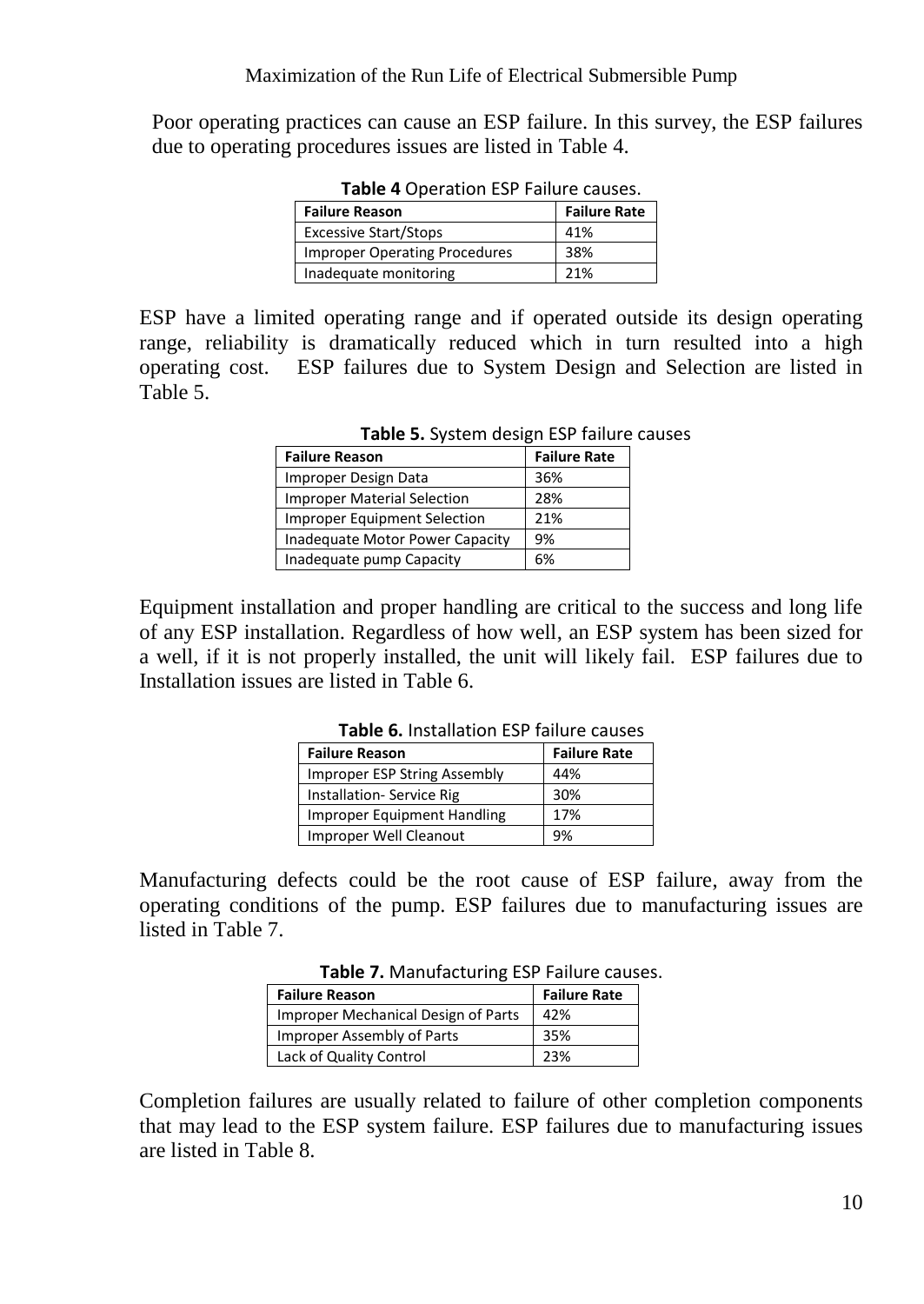| <b>Table of Completion Lor Tanare causes.</b> |                     |  |
|-----------------------------------------------|---------------------|--|
| <b>Failure Reason</b>                         | <b>Failure Rate</b> |  |
| <b>Wellbore Completion Failure</b>            | 46%                 |  |
| <b>Improper Sand Control</b>                  | 31%                 |  |
| Failure of Liner                              | 23%                 |  |
|                                               |                     |  |

**Table 8.** Completion ESP Failure causes.

### *Summary of the ESP failure analysis results*

When we investigate the historical trend of ESP Failures, most of the failures are repetitive. It is well known that, most of the observed ESPs failures have been seen in the past. As it can be seen from Figure 5, the ESP Failures are repetitive at increasing trend in some cases.





Combining the reasons, which led to either an ESP failure which requires a Workover or an ESP trip, which causes oil deferment, we have concluded, that the following are the most common reasons for ESP Failure or trips:

- 1. Blockage at Perforations.
- 2. Decrease in reservoir pressure.
- 3. Broken shaft.
- 4. Wearing Stages (erosion).
- 5. Hole in Tubing.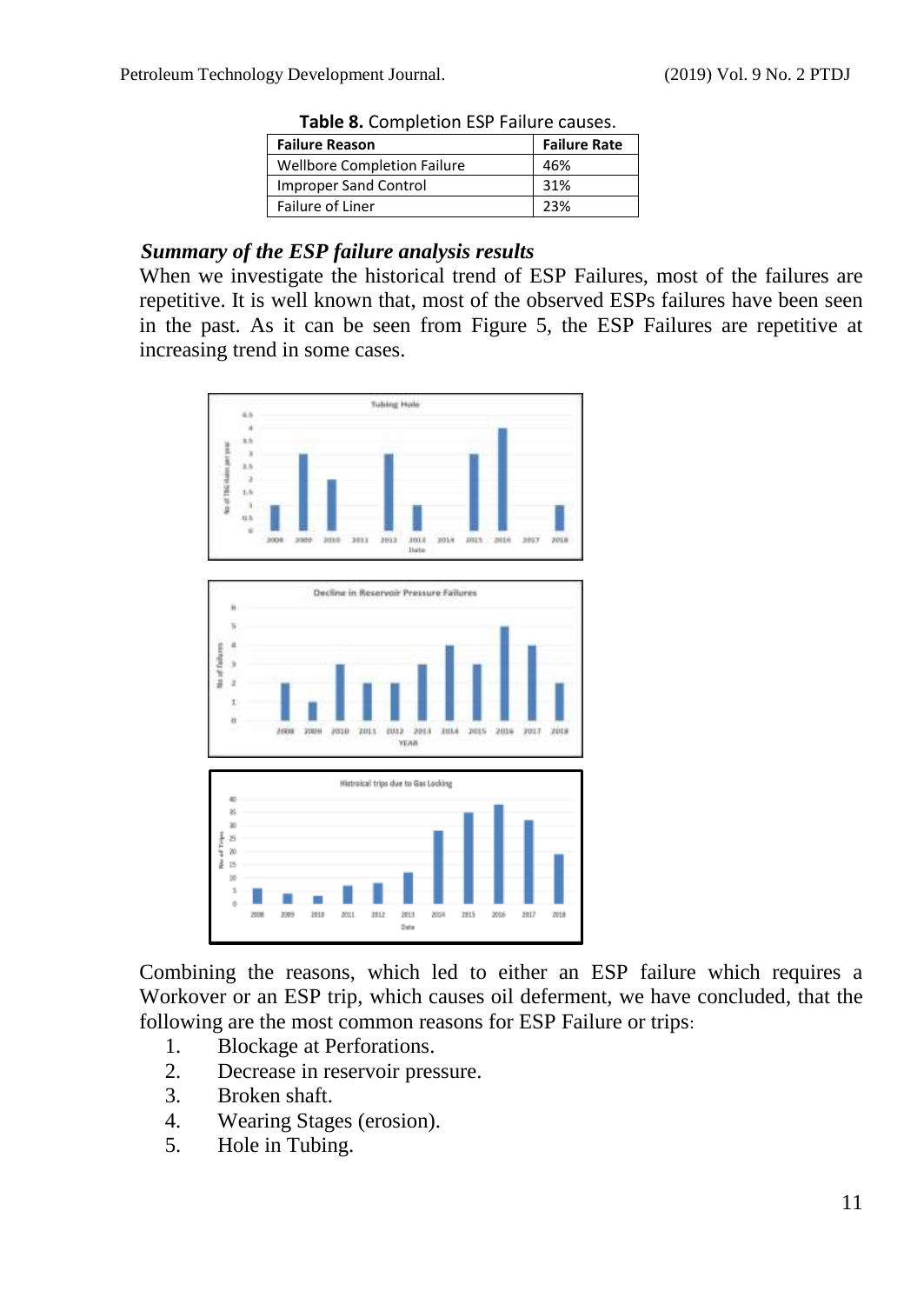- 6. Blockage in Pump Stages.
- 7. Increase in Reservoir Pressure.
- 8. Shut in at Surface.
- 9. Increase in Water Cut.
- 10. Gas Locking.

# *ESP surveillance and diagnosis model*

The ESP Surveillance and diagnosis model is a workflow or a technique that is used specifically for troubleshooting and diagnosis of the ESP, to track the ESP performance and well productivity, using real time ESP sensor data.

Building a computerized model needs programming skills and enough time for modification to finalize a successful, reliable, and usable program. Therefore, Microsoft Excel will be used to accomplish the model, as a numerical approach, which will provide various flexible options of editing and provide a simple window for use for engineers.

The model aims at aiding the operating engineers, both in the problem diagnosis of the ESP system and the recommended actions for troubleshooting the problem.

An ESP surveillance and diagnosis model were developed, using the classical nodal analysis and extends it with ESPs containing intake pressures gauges and discharge pressure gauges.

The model uses a technique, which moves beyond traditional nodal analysis to:

- Validate the ESP performance
- Allows evaluation of ESP performance independently from reservoir performance
- Able to categorically differentiate between an ESP problem and a reservoir inflow problem
- Quantify the degradation in the pump resulting in less production.
- Determine the amount of lost production

The application of the model will be conducted on two Stages:

# *First Stage: ESP Health Check*

This is done by comparing actual to theoretical head exerted by the pump and quantify the difference if exists in terms of degradation factor.

## *Second Stage: Reservoir parameters check*

Reservoir parameters check to identify any change in reservoir parameters.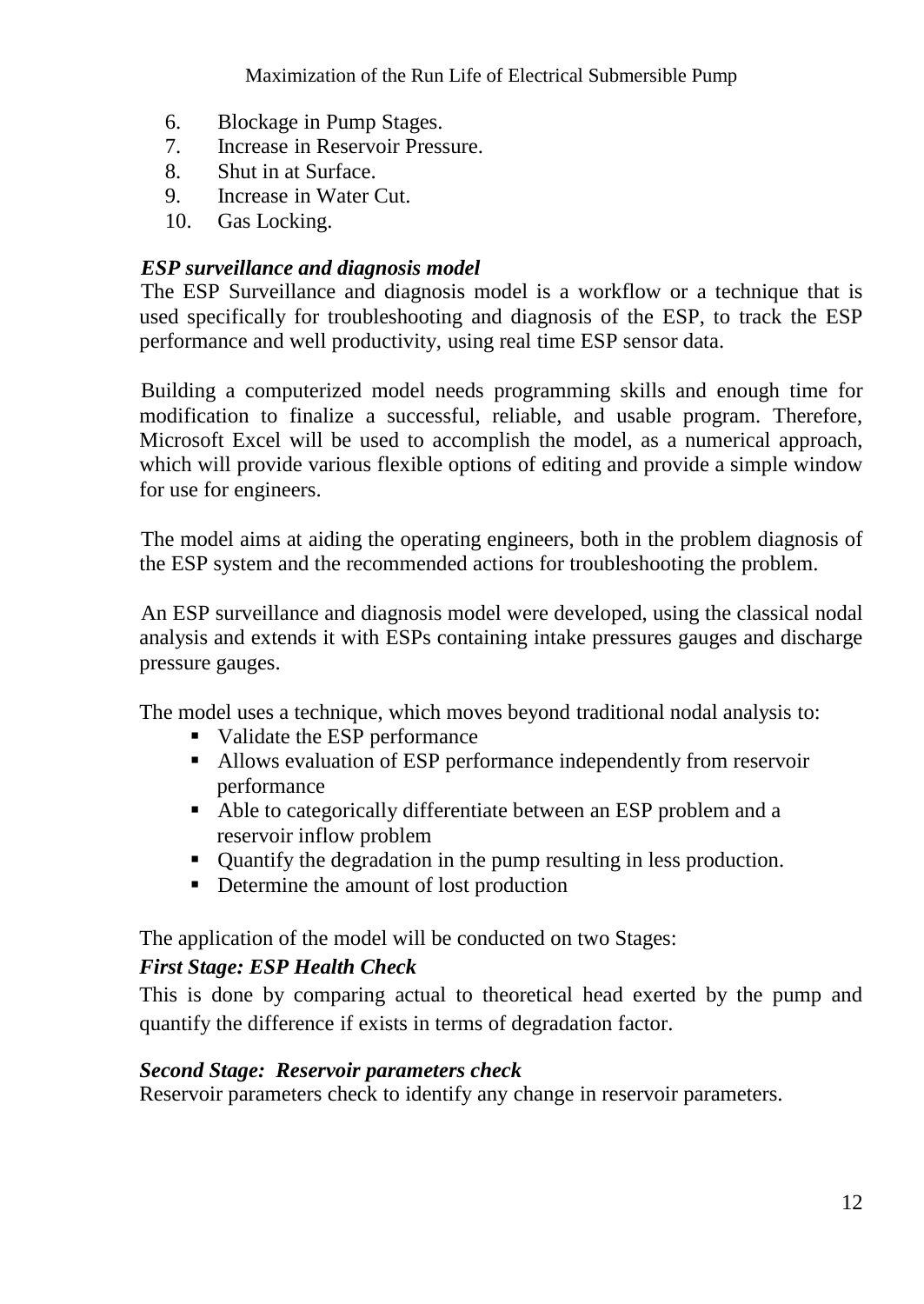# *Procedures of ESP Health Check*

- 1. The pump discharge pressure PDP is determined (or real value is used, if a downhole sensor is available)
- 2. The pump intake pressure PIP is determined from downward gradient using IPR (or real value is used, if a sensor is available).
- 3. The actual pressure differential (DP) and Actual total dynamic head (TDH) across the pump is determined as following:

 $Pump DP = PDP - PIP$ 

Actual ESP TDH (ft.) = pump  $DP /$  flowing Fluid gradient

4. The production rates measured at the surface are converted to downhole flowrates using PVT and multiphase correlations

ESP DH rate  $(BBL/D) = ESP$  test rate  $(STB/D)$  \* liquid Formation Volume Factor (LFVF)

 $LFVF = Oil FVF * (1-W.C) + Water FVF * W.C$ 

- 5. Using Pump Curve, the theoretical TDH, that the pump should produce for the downhole rate is determined as, per below Figure6.
- 6. Gradient Traverse plot can be constructed as per shown in Figure7.



**Figure 6.** Determination of Theoretical TDH from Pump Curve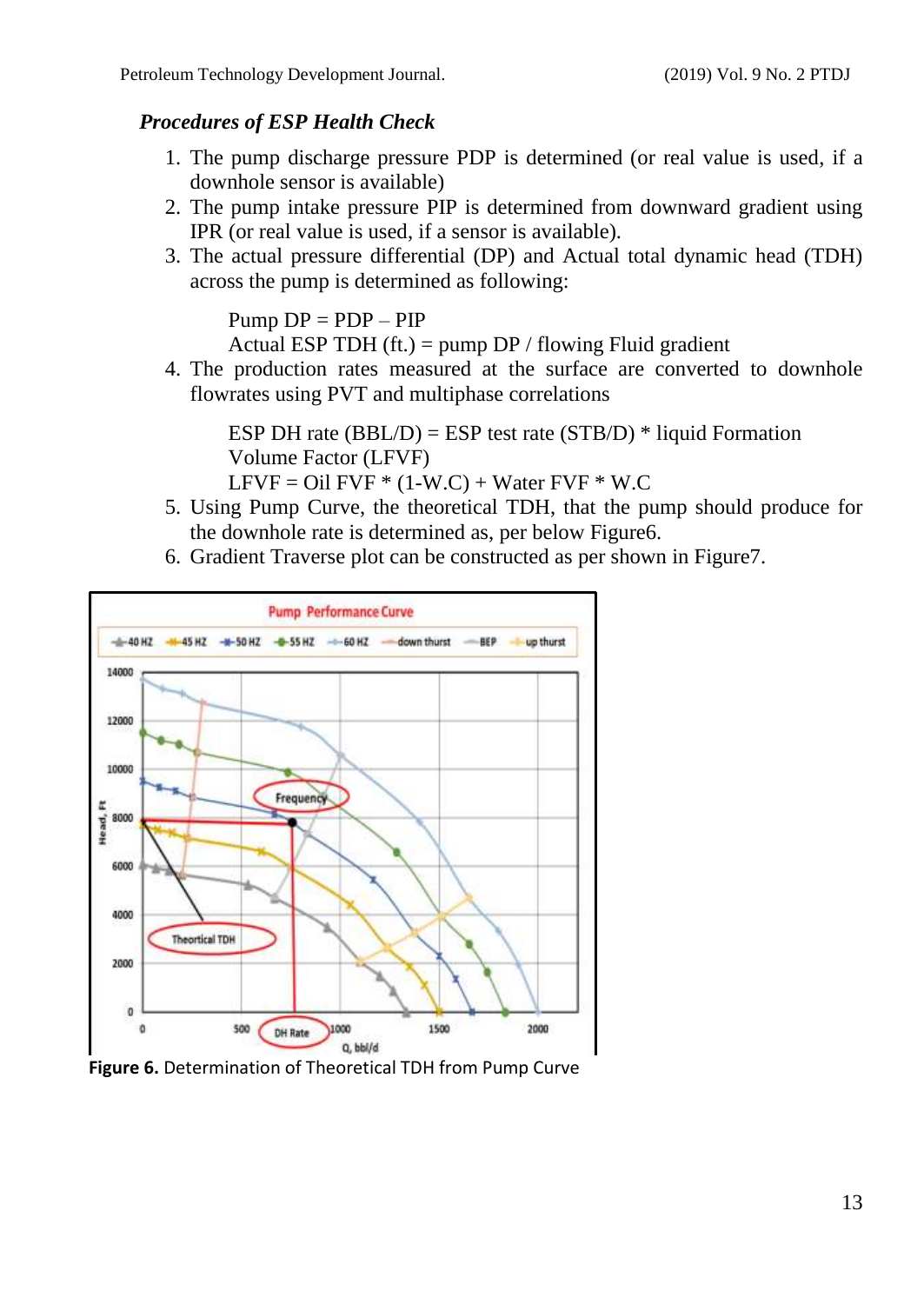

**Figure7** Unmatched Gradient traverse plot for an ESP Well

If field and model readings coincide, so the ESP is performing well, without any performance degradation. Where a difference in theoretical TDH vs. actual TDH exists, this value is quantified in terms of pump degradation and can be determined as follows:

- 7. ESP head factor is determined as following **ESP Head Factor = Actual ESP TDH / Theoretical ESP TDH at given frequency**
- 8. ESP degradation Factor is determined as following: **ESP Degradation Factor = 1- ESP Head Factor**
- 9. After applying the degradation factor, we can obtain matched gradient traverse plot, as shown in Figure 8.



**Figure 8** Matched Gradient traverse plot for an ESP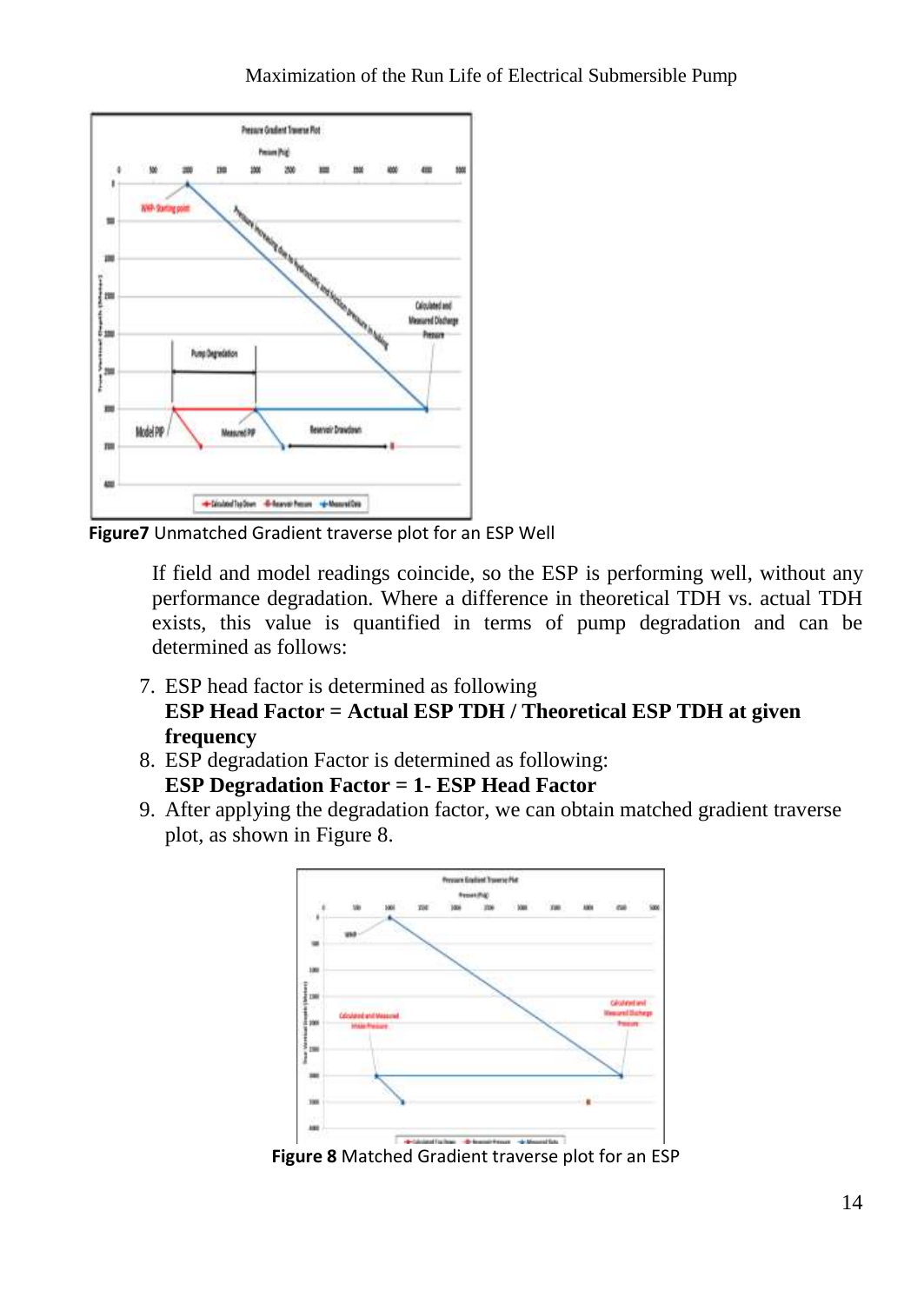

**Figure 9** Calculation of BHP from the measured liquid Rate

# *Procedures of Reservoir parameters Check*

- 1. Measured Liquid rate used to read the Flowing BHP from IPR curve, as shown in Figure 9.
- 2. From this BHP, Pump Intake pressure can be derived, using the fluid Gradient.

# $\text{PIP} = \text{P}_{\text{wf}}$  (TVD  $\text{U}_{\text{Dper}}$  Perf  $\text{V}$  TVD  $\text{P}_{\text{U}}$ ) \* Flowing Fluid Gradient

- 3. The increase in pressure across the pump can be calculated for the given conditions using the calculated degradation Factor.
- 4. Pump Discharge pressure is then calculated, as:

# **Theoretical PDP = Actual Delta P across the pump + PIP**

- 5. From the PDP, the gradient is performed up to the wellhead to find the calculated WHP and then compare with the actual WHP. **Theoretical WHP = Theoretical PDP \_ (TVD Pump \* Flowing Fluid Gradient)**
- 6. Gradient Traverse plot can be constructed, as following, to compare the already matched gradient obtained in the ESP health check step by the gradient, calculated from the initial reservoir parameters used in the ESP Design.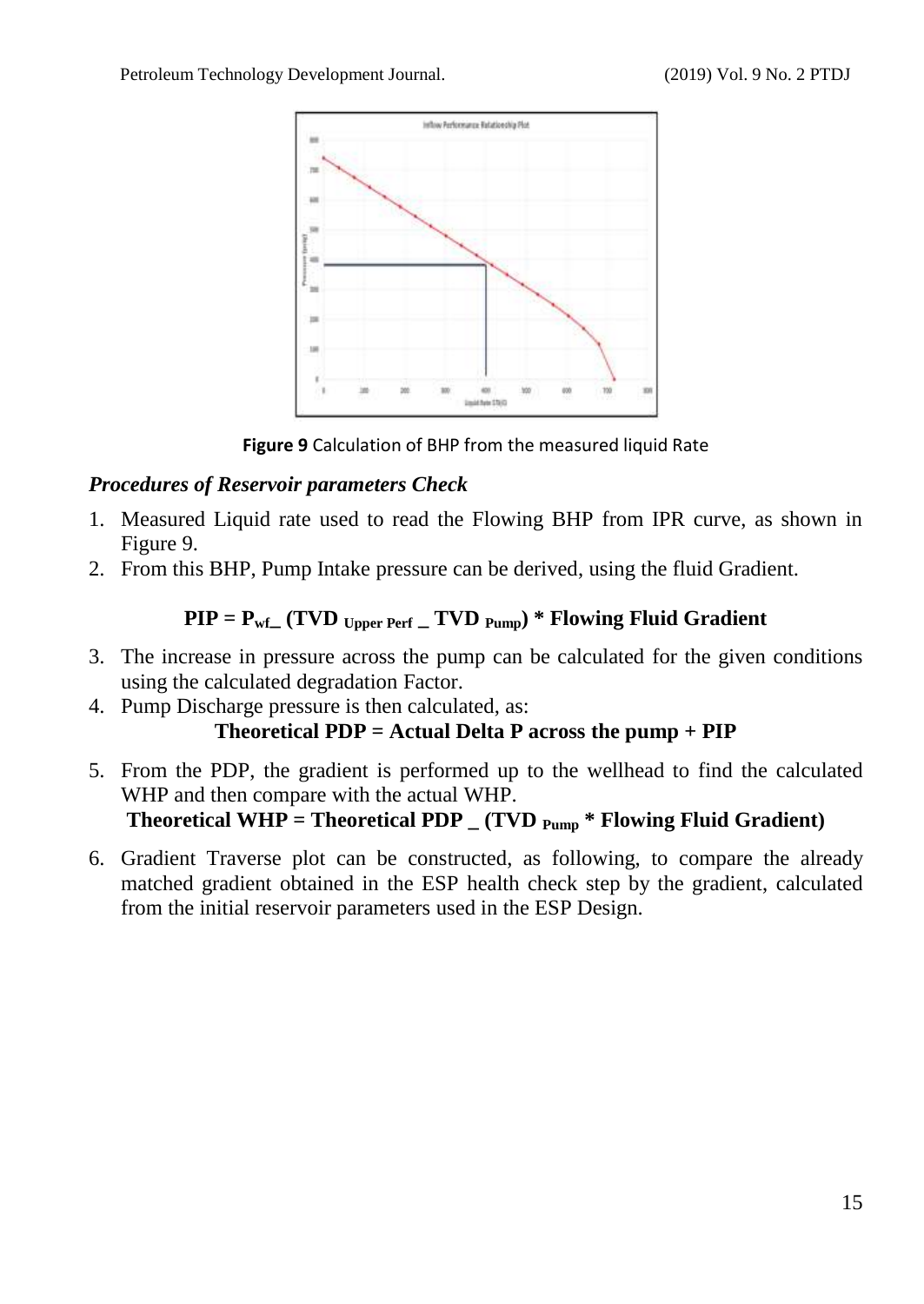### Maximization of the Run Life of Electrical Submersible Pump



**Figure 10** Unmatched Bottom-up Gradient traverse plot for as ESP Well

## **Summary**

The developed integrated ESP Surveillance and diagnosis model will be conducted, using the ESP and production data in two stages with main objective to differentiate between an ESP efficiency problem and the reservoir inflow problem.

The first stage ''ESP health check'' will be used to investigate the ESP downhole pump performance and quantify the degradation in performance if exists. Deterioration on the ESP performance can be due to increase of amount of gases into pump, deposition, broken shaft, ESP running backwards and tubing leak.

The second stage ''Reservoir parameters check'' will be used to validate the initial reservoir parameters used in the ESP design and thus, it can be used to track the decline in well productivity or decline/increase in reservoir pressure.

The implementation of the ESP Surveillance model and the results of such analysis have been done for the previous ten common ESP operational problems and a sample of one case will be presented in this paper.

## **Decrease in reservoir pressure case**

The below performance belongs to an ESP oil well and the following variation in ESP parameters from the normal pump parameters has been noticed, as per Figure 11:

- Slow decline in discharge pressure over the flowing period
- Continuous decline in intake pressure over the flowing period
- Gradual increase in the motor Temperature
- Slow decline in Motor AMP over the flowing period.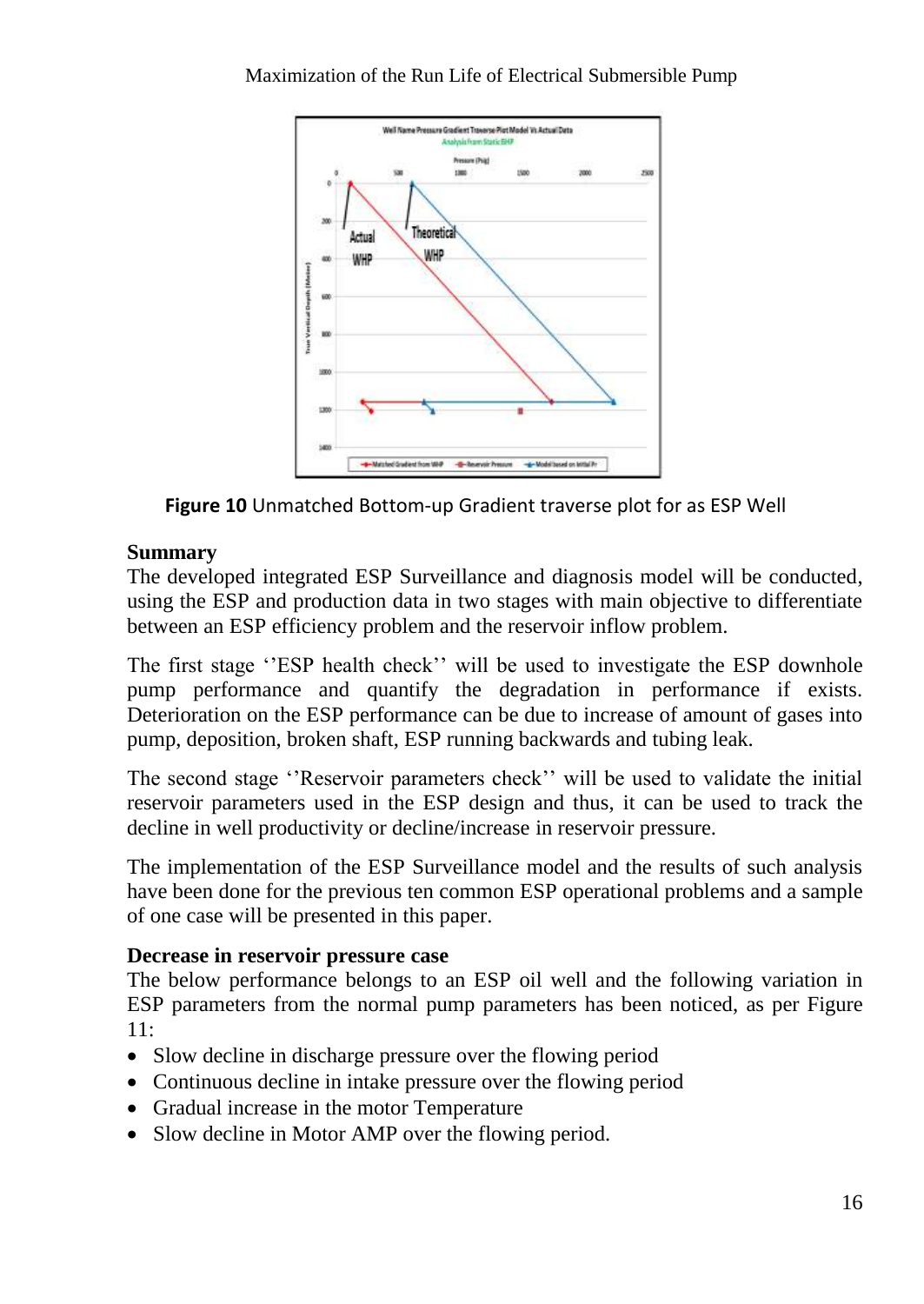Petroleum Technology Development Journal. (2019) Vol. 9 No. 2 PTDJ



 **Figure 11.** ESP parameters trend.

Due to variations in ESP parameters, the well has been tested two times. In January, the well tested with 1800 BPD. In February, the well tested with 1400 BPD, with further drop by 400 BPD

The test data is presented in the following pump performance curve in Figure12.



**Figure 12.** ESP performance curve of well #1

The case will be analyzed, using the proposed ESP diagnosis model, in order to investigate the following:

- 1. The difference between design point and Jan test.
- 2. The drop in well production rate from Jan to Feb by 400 BPD.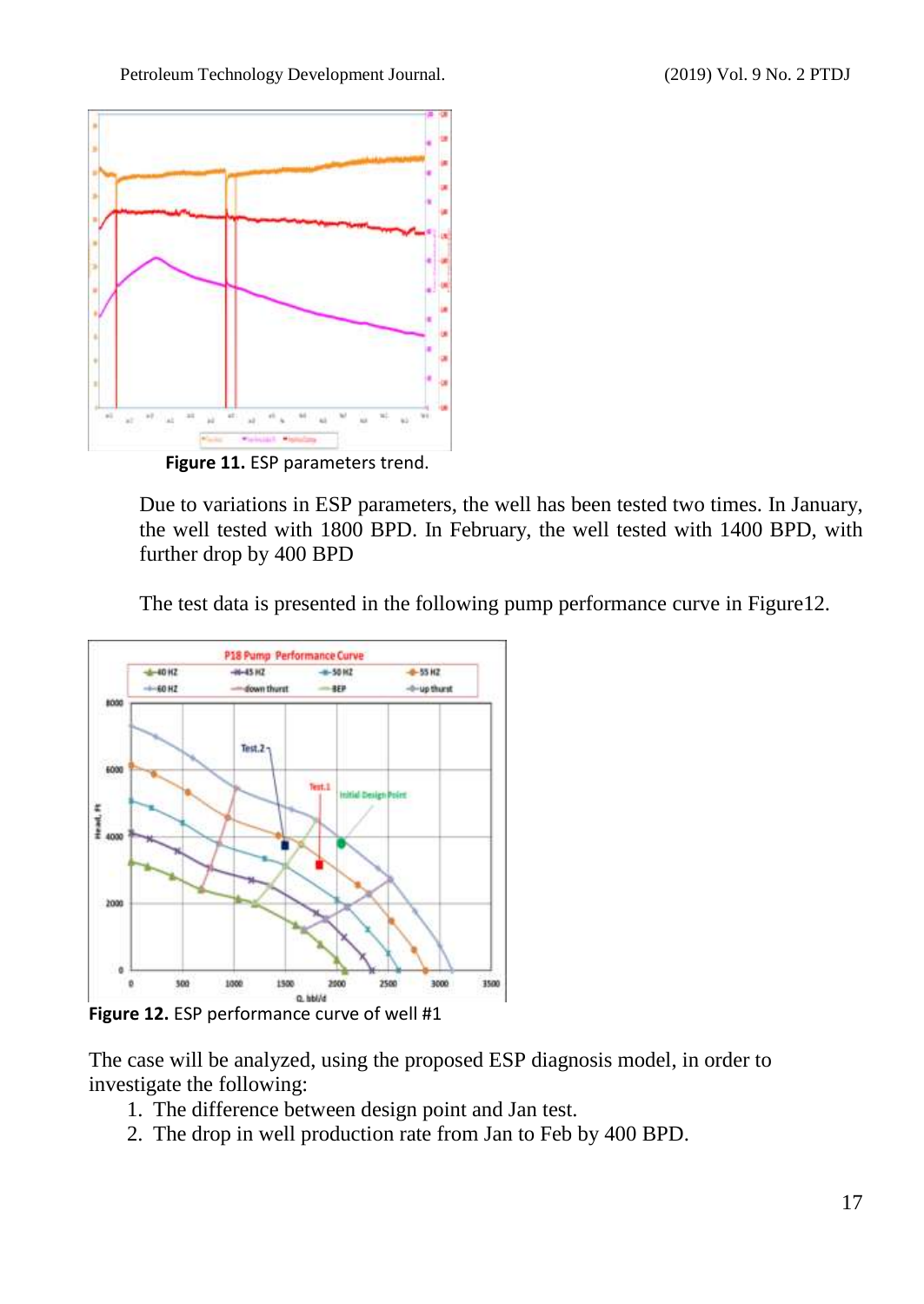# **Analysis of the production test No. 1 Step 1: ESP Health check**

| <b>Input Data</b>                    |       |
|--------------------------------------|-------|
| Real-Time Intake Pressure, Psi       | 510   |
| Real-Time Discharge Pressure, Psi    | 1805  |
| Surface Production Rate, BPD         | 1800  |
| Real-Time WHP, Psi                   | 116   |
|                                      |       |
| <b>Output Data</b>                   |       |
| Actual Delta P across the pump       | 1295  |
| Liquid Fluid Gradient, Psi/Ft        | 0.409 |
| Actual TDH across the pump, Ft       | 3162  |
| Downhole Flow rate, BPD              | 1829  |
| Theoretical TDH across the pump, ft. | 4025  |
| <b>ESP Head Factor</b>               | 0.78  |
| <b>Pump Degradation Factor</b>       | 0.22  |



**Figure 13** ESP Health check pressure gradient traverse plot Test.1

As per Figure13, the ESP pump suffers from degradation factor of 22 % lower than that of the theoretical pump performance curve.

**Step 2: Reservoir parameters check**

| <b>Input Data</b>            |      |  |
|------------------------------|------|--|
| Static BHP, Psi              | 1500 |  |
| Productivity index, BPD/Psi  |      |  |
| Surface Production Rate, BPD | 1800 |  |

| <b>Output Data</b>                |      |  |
|-----------------------------------|------|--|
| Bottom Hole flowing Pressure, Psi | 580  |  |
| Pump intake Pressure, Psi         | 508  |  |
| Pump Discharge Pressure, Psi      | 1790 |  |
| Wellhead Pressure, Psi            | 118  |  |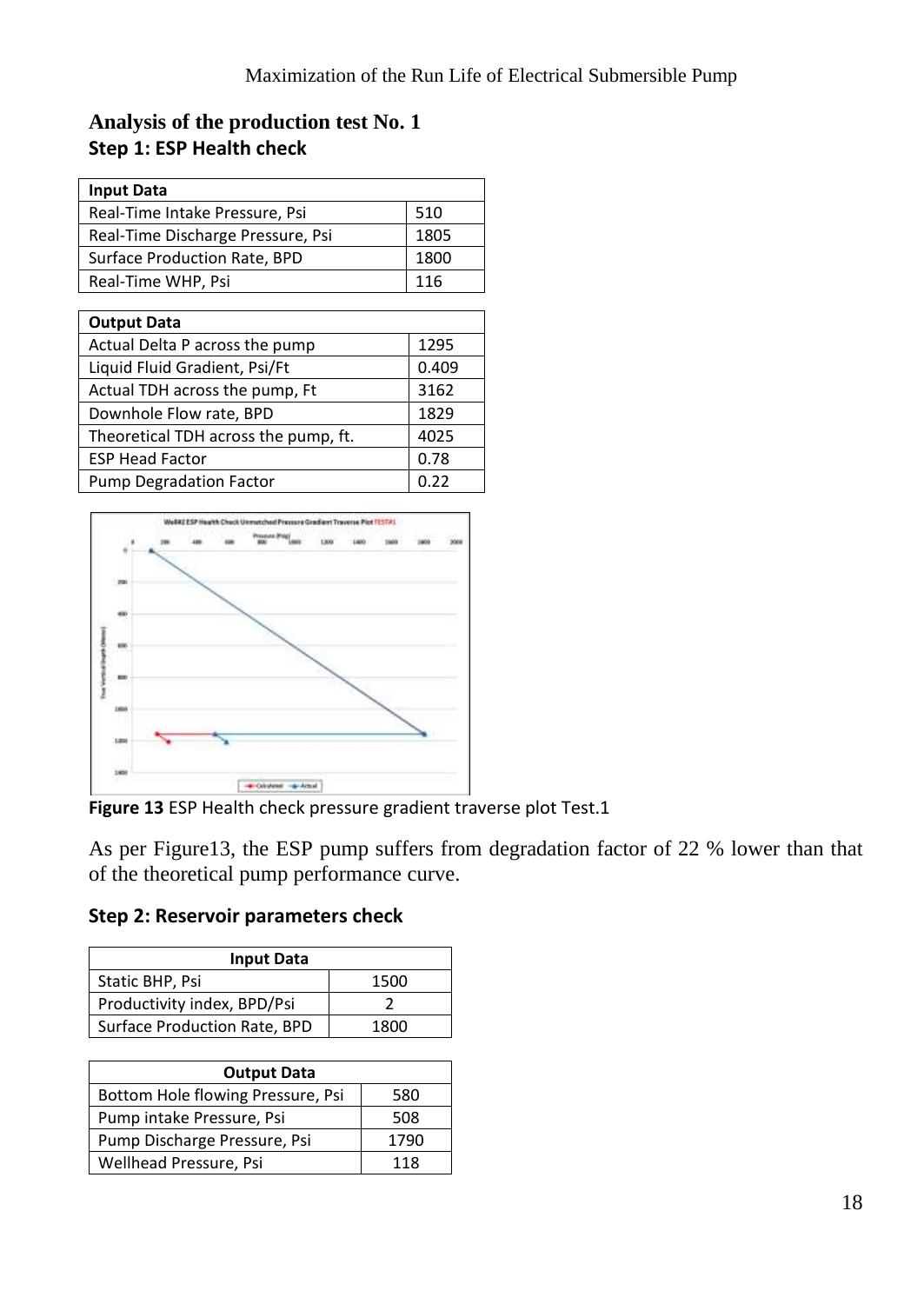

**Figure 14** Reservoir check pressure gradient traverse plot Test. 1

As shown in Figure 14, there is a match between the actual data and the model data, as derived from reservoir parameters.

### **Investigation of Production Test No. 1**

From the above analysis, it can be concluded that, the ESP is degraded by 22% and this matches the actual the well parameters, meanwhile there is no change in the reservoir parameters from one used in design.

### **Analysis of production Test No. 2**

From the production test No.2 results, we can observe there is still decline in the well production rate which resulted in loss of extra 400 BPD Gross Rate and hence further investigation is required, in order to check if the ESP pump is additionally degraded so that a proactive replacement could be planned to restore the well production or there any other effect could be the reason of this decline.

#### **Step 1: ESP Health check**

| <b>Input Data</b>                 |      |
|-----------------------------------|------|
| Real-Time Intake Pressure, Psi    | 212  |
| Real-Time Discharge Pressure, Psi | 1731 |
| Surface Production Rate, BPD      | 1416 |
| Real-Time WHP, Psi                | 116  |

| <b>Output Data</b>                   |       |  |
|--------------------------------------|-------|--|
| Actual Delta P across the pump       | 1519  |  |
| Liquid Fluid Gradient, Psi/Ft        | 0.409 |  |
| Actual TDH across the pump, Ft       | 3713  |  |
| Downhole Flow rate, BPD              | 1494  |  |
| Theoretical TDH across the pump, ft. | 3718  |  |
| <b>ESP Head Factor</b>               | 0.99  |  |
| <b>Pump Degradation Factor</b>       |       |  |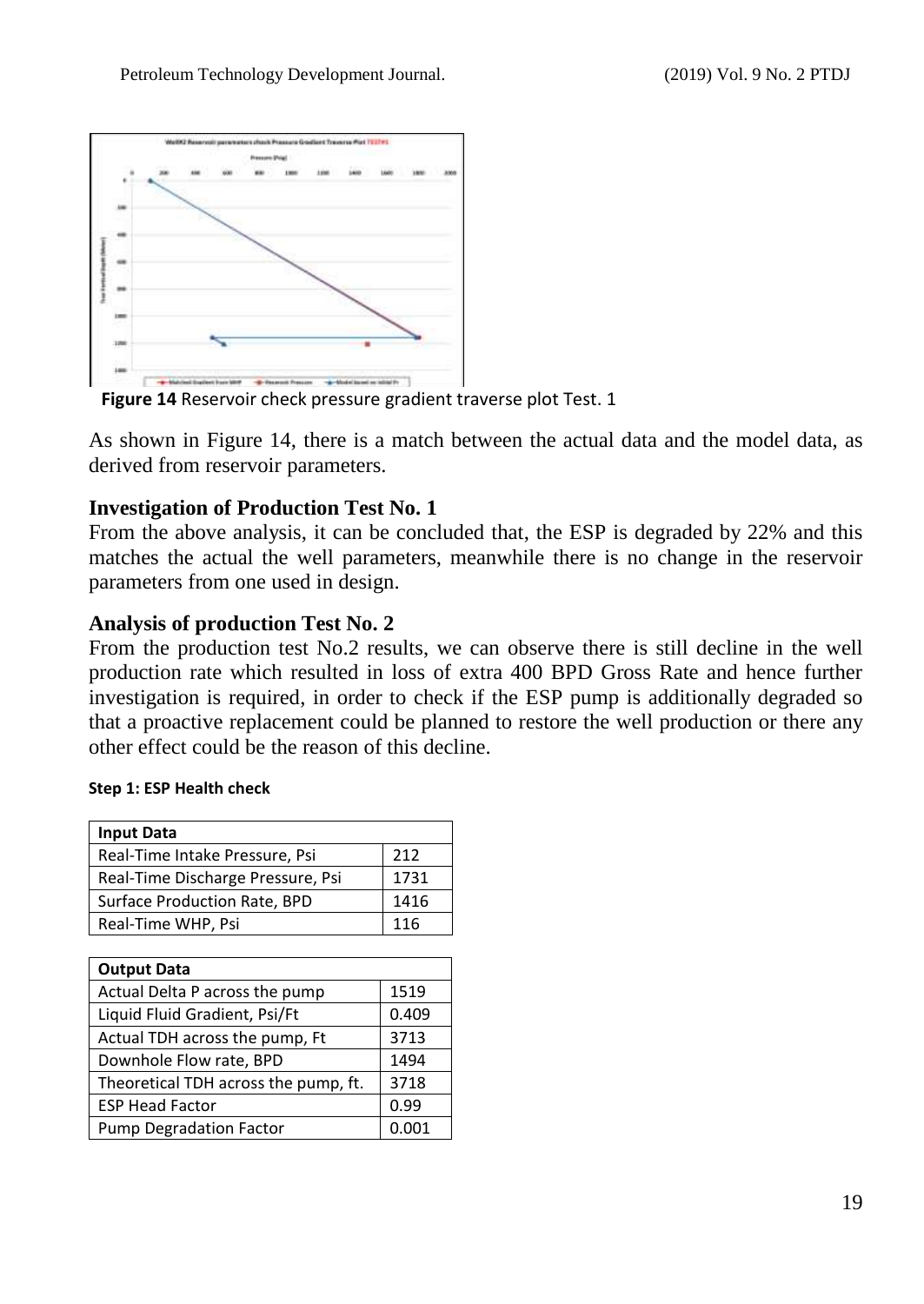

**Figure 15.** ESP Health check pressure gradient traverse plot Test.2

From Figure15, it can be concluded that the ESP performance is stable, and no further degradation occurred.

**Step 2: Reservoir parameters check**

| <b>Input Data</b>            |      |  |
|------------------------------|------|--|
| Static BHP, Psi              | 1500 |  |
| Productivity index, BPD/Psi  |      |  |
| Surface Production Rate, BPD | 1400 |  |
|                              |      |  |

| <b>Output Data</b>                |      |
|-----------------------------------|------|
| Bottom Hole flowing Pressure, Psi | 776  |
| Pump intake Pressure, Psi         | 706  |
| Pump Discharge Pressure, Psi      | 2231 |
| Wellhead Pressure, Psi            | 611  |



**Figure 16** Reservoir check pressure gradient traverse plot Test.1

From Figure 16, there is a mismatch between actual data and model data derived from reservoir parameters, which mean that the drop-in production rate is due to the change in one of the reservoir parameters and not related to the pump efficiency.